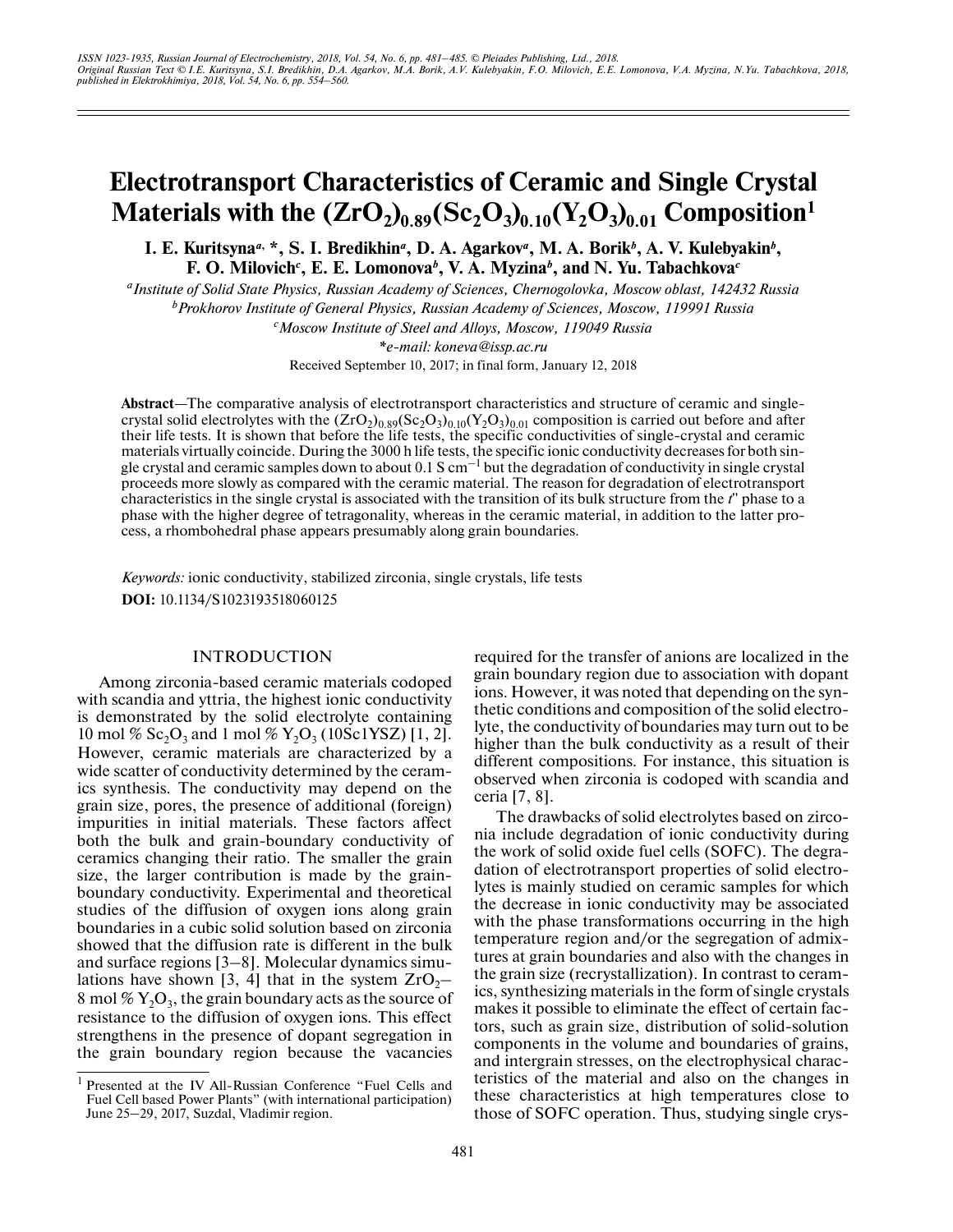

**Fig. 1.** Surface image of cross section of 10Sc1YSZ ceramic sample.

tals may allow one to assess the contribution of the bulk component of solid electrolyte conductivity by excluding the contribution of the grain-boundary conductivity and assess the effect of conditions of fuel-cell operation on the bulk characteristics of material.

The goal of this study is to compare the electrotransport characteristics and structure of ceramic and single-crystal materials of the 10Sc1YSZ composition in the course of life tests at SOFC working temperatures.

#### EXPERIMENTAL

10Sc1YSZ single crystals were grown by targeted crystallization of the melt in a cool container. The crystals were grown on the setup Kristall-407 (Russia) in a cool container with the diameter of 130 mm at the growth rate of 10 mm/h. For the load, we used powders of zirconia, scandia, and yttria with the main substance content of no less than 99.99%. Ceramic samples 10Sc1YSZ were obtained by uniaxial pressing of commercial powder (Daiichi Kigenso Kagaku Kogyo, Japan). After this, the samples were sintered in air atmosphere at 1520°С for 7 h.

The microstructure of samples was studied on a scanning electron microscope of high resolution SUPRA 50VP (Carl Zeiss, Germany) with microanalysis system INCA Energy+ (Oxford). The analysis of distribution of scandia and yttria along the crystal length was determined by energy-dispersive analysis. The phase composition of samples was controlled by X-ray diffraction method on Bruker D8 diffractometer (Germany) in Cu $K_{\alpha}$  radiation and also by Raman spectroscopy on microscope-spectrograph Renishaw inVia (UK).

For studying ionic conductivity, the plates measuring  $7 \times 7$  mm with the thickness of 500 µm were cut out from 10Sc1YSZ samples. On both sides of these plates, platinum paste was placed and cosintered at 950°С for 1 h.

The bulk conductivity was calculated from impedance data. These measurements were carried out on the analyzer of frequency characteristics Solartron SI 1260 (Solartron Analytical, UK) in the frequency range from 100 mHz to 3 MHz with the amplitude of applied alternating signal of 24 mV in the temperature interval of 350–900°С in air. The life tests of ceramic and single-crystal 10Sc1YSZ samples were carried out at 850°С for 3000 h in air medium. The impedance spectra were processed with the use of ZView software (ver. 2.8). The bulk resistance of crystals  $(R_b)$  was calculated in terms of the following equivalent circuit:  $(R_b - \text{CPE}_b)(R_{\text{electrode}} - \text{CPE}_{\text{electrode}})$  at low temperatures of 350–500°С. For polycrystals, the bulk resistance was calculated in terms of the following equivalent circuits:  $(R_b - \text{CPE}_b)(R_{gb} - \text{CPE}_{gb})(R_{\text{electrode}} \text{CPE}_{\text{electrode}}$ ) and  $LR_{\text{b}}(R_{\text{electrode}} - \text{CPE}_{\text{electrode}})$ , where *R*electrode is the resistance of the electrode/electrolyte interface, CPE<sub>electrode</sub> is the constant phase element characterizing the processes at the electrode interface,  $R_{\text{gb}}$  is the grain boundary resistance, CPE<sub>gb</sub> is the constant phase element characterizing the processes at grain boundaries, *L* is the inductance of current leads.

## RESULTS AND DISCUSSION

10Sc1YSZ single crystals were optically uniform, transparent, without visible defects. No light scattering was observed, which suggests that neither second phase nor twin structure were present in the crystal volume. 10Sc1YSZ ceramic samples were well sintered and had no open pores. The grain size was from 1 to 5 μm. Figure 1 shows an image of a section of 10Sc1YSZ ceramic sample. The presence of fine closed pores in the volume of individual grains deserves mention.

The analysis of scandia and yttria distribution along the single-crystal length shows that the crystal composition was uniform and the concentration of scandia and yttria virtually corresponded to their content in the original load (Fig. 2).

The X-ray diffraction (XRD) study of industrial powder, ceramic samples, and crystals with the 10Sc1YSZ composition showed that all of them were monophase with the cubic structure of fluorite. The phase composition was also controlled by the Raman method. Figure 3 shows Raman spectra for singlecrystal and ceramic 10Sc1YSZ samples. The spectra of ceramic and single-crystal 10Sc1YSZ samples contain a peak in the vicinity of 480 cm<sup>-1</sup> which corresponds to the *t*′′ phase. The latter has the degree of tetragonality  $c/a = 1$  [9] but belongs to the symmetry space group  $P_2/mmc$  due to a small shift of oxygen atoms in the anionic sublattice along the С axis [2, 10]. Thus, the comparison of XRD and Raman data on the phase composition showed that both 10Sc1YSZ single crys-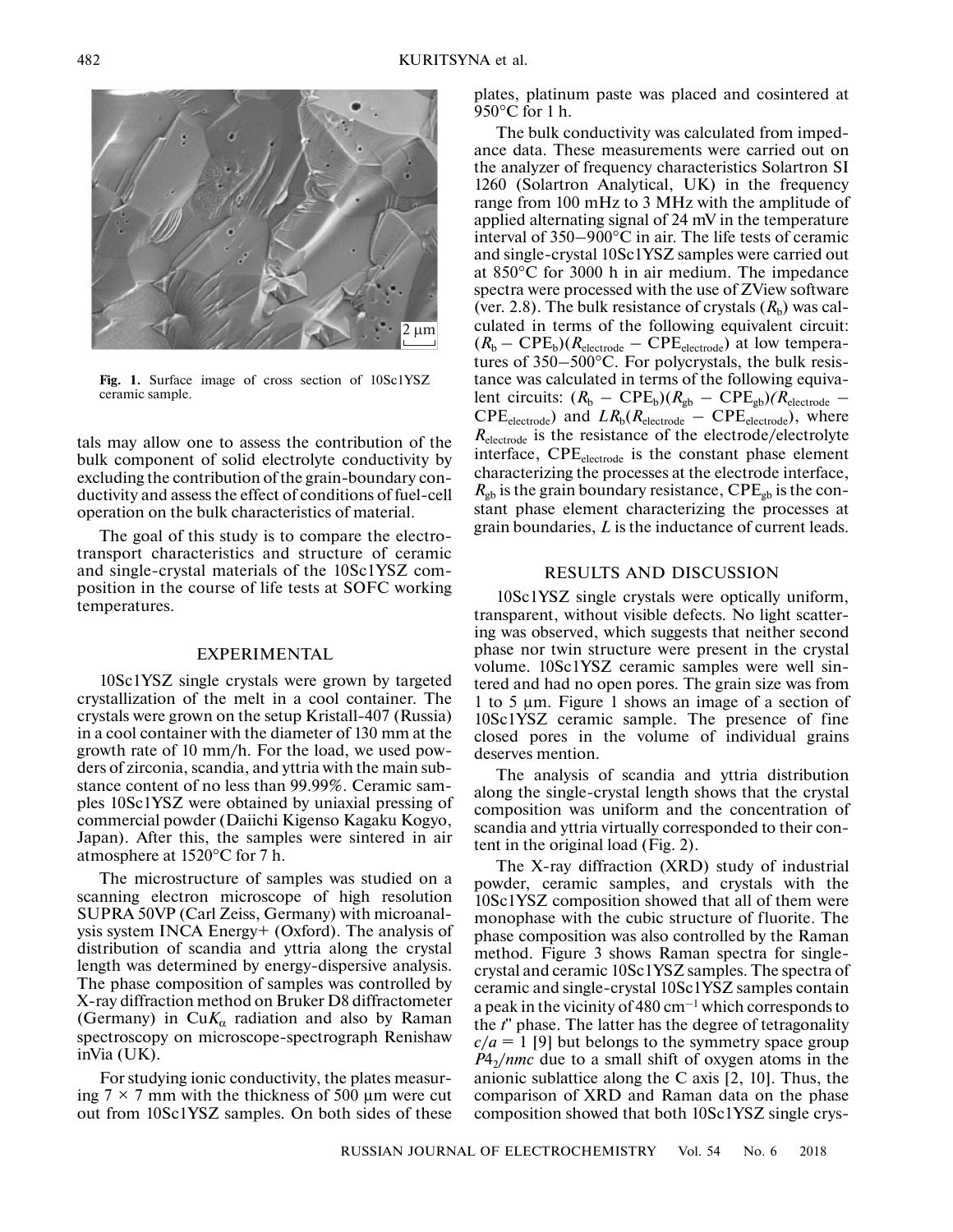

**Fig. 2.** Distribution of oxides along the length of 10Sc1YSZ single crystal: (1)  $ZrO_2$ , (2) Sc<sub>2</sub>O<sub>3</sub>, (3) Y<sub>2</sub>O<sub>3</sub>.



**Fig. 4.** Temperature dependences of specific conductivity of 10Sc1YSZ samples: (*1*) single crystal, (*2*) polycrystal.

tals and ceramic samples which were identified by XDR studies as cubic had in fact the tetragonal structure of the *t*′′ phase. In contrast to tetragonal phases *t* and *t*′, the *t*′′ phase structure is characterized by the absence of twins. This is clearly seen for the grown single crystals which do not differ from cubic crystals in their appearance but their Raman spectrum is close to that of tetragonal crystals.

Figure 4 shows the temperature dependences of the specific bulk conductivity of single crystal and ceramic 10Sc1YSZ samples. These dependences are linear. It deserves mention that the ionic conductivities of samples virtually coincide (the scatter fits the error limits). Such behavior is clearly demonstrated by the form of impedance spectra for sample studied (Fig. 5). The hodograph of a polycrystalline sample contains an additional arc which corresponds to the grain-boundary resistance; as the temperature increases, the grainboundary resistance of the polycrystalline sample



**Fig. 3.** Raman spectra of original 10Sc1YSZ samples: (*1*) single crystal, (*2*) polycrystal.



**Fig. 5.** Impedance spectra of 10Sc1YSZ samples measured at 350°С in air: (*1*) single crystal, (*2*) polycrystal.

decreases so that the arc part corresponding to grain boundary transport becomes invisible.

For 10Sc1YSZ samples, the life tests were carried out at 850°С. They demonstrated that during 3000 h, the specific ionic conductivity decreased for both single crystal and ceramic samples down to ca.  $0.1$  S cm<sup>-1</sup> (Fig. 6). For 3000 h life tests, the ceramic and single crystal materials underwent degradation but at different rates. For the ceramic material, the conductivity decreased sharply down to 0.1 S cm–1 during 150–200 h and remained virtually constant in the rest period. The conductivity of the single crystal sample decayed to ca.  $0.1$  S cm<sup>-1</sup> during  $1500-2000$  h. The data obtained showed that the changes causing the degradation of conductivity occurred in the single crystal much more slowly than in the ceramic sample. The different rate of conductivity degradation for single crystal and polycrystalline 10Sc1YSZ samples is probably associated with the fact that, in addition to the effect of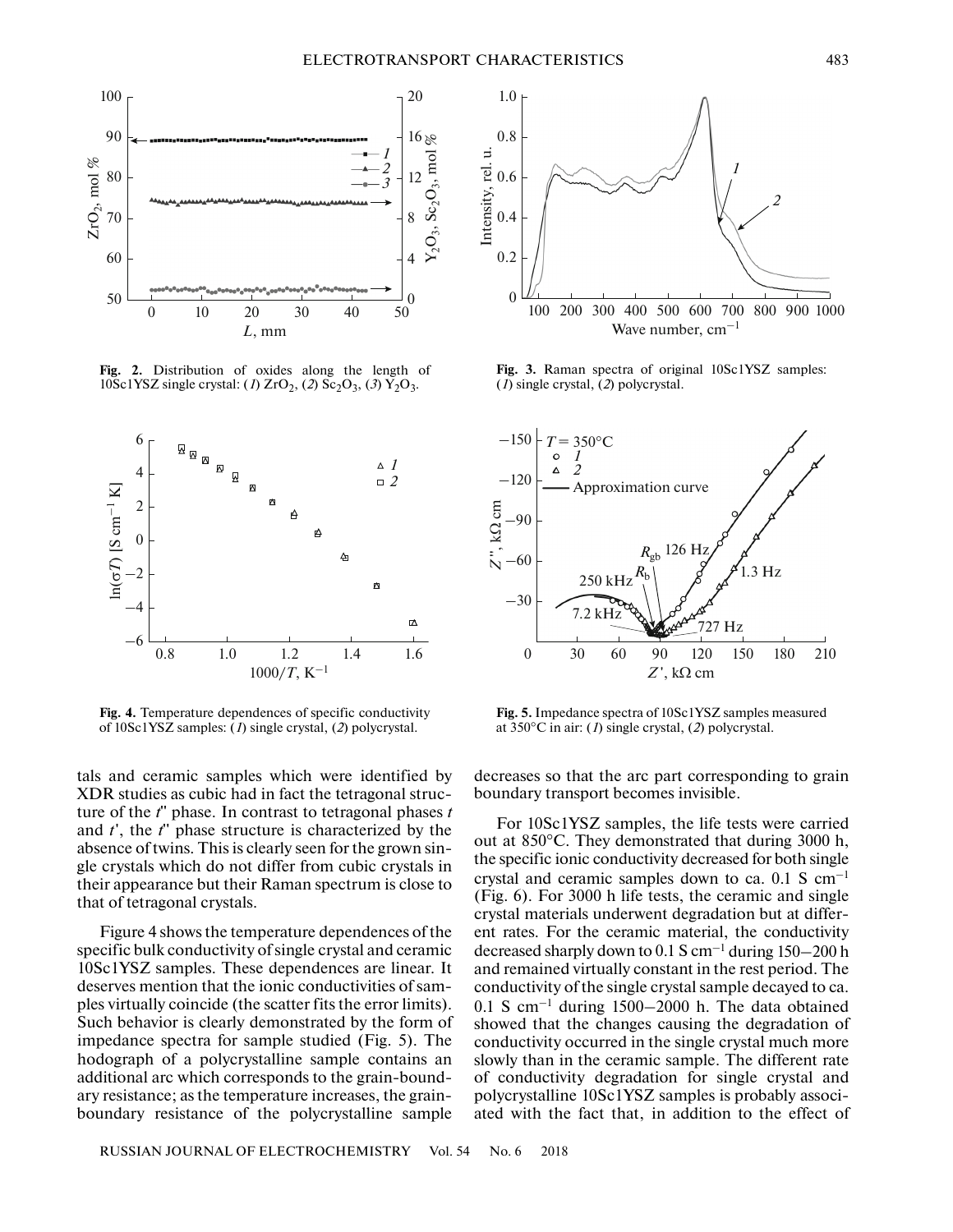

**Fig. 6.** Time dependences of the specific bulk conductivity of 10Sc1YSZ membranes exposed at 850°С for 3000 h in air: (*1*) single crystal, (*2*) polycrystal.

changes in the bulk conductivity, the degradation of ceramic material is determined also by the changes in the grain boundary component of conductivity, i.e., by the processes at grain boundaries.

The XRD studies of the phase composition of single crystal and ceramic 10Sc1YSZ samples subjected to life tests have shown that the phase composition of samples remains unchanged and both materials retain the cubic structure of fluorite. But the Raman method, being more sensitive with respect to phase composition variations, in particular, to the changes in the oxygen position in the structure of materials, revealed that the structure of single crystal and ceramic samples changed differently during the life tests. Figure 7 shows the Raman spectra for single crystal and ceramic 10Sc1YSZ materials after life tests. In the single crystal, the Raman spectrum approaches the spectrum of a tetragonal single crystal [10], which is indicated by the shift of the  $616 \text{ cm}^{-1}$  band to  $626 \text{ cm}^{-1}$  and the increase in intensity of band at  $252 \text{ cm}^{-1}$ , which suggests that oxygen atoms in the anionic sublattice shift further along the C axis. The structure of the *t*′′ phase shifts towards the higher degree of tetragonality. For the ceramic materials, the changes in the Raman spectrum after the life tests can be attributed to the appearance of a rhombohedral phase in addition to the original cubic phase. Thus, after the life tests, in the Raman spectrum of the ceramic material, the band at  $616 \text{ cm}^{-1}$  shifted slightly to  $612 \text{ cm}^{-1}$ ; moreover, the broadening of this band in the region of  $520-590$  cm<sup>-1</sup> occurred. In addition, a band at  $312 \text{ cm}^{-1}$  appeared which is typical of the rhombohedral phase [11] and was absent in the initial Raman spectrum of the ceramic sample before life tests.

Thus, it can be assumed that in the ceramic 10Sc1YSZ material, various structural changes occur in the material bulk and along grain boundaries. In



**Fig. 7.** Raman spectra of 10Sc1YSZ samples after life tests: (*1*) single crystal, (*2*) polycrystal.

grain's bulk, the changes that occur during life tests are similar to those observed in the structure of the 10Sc1YSZ single crystal. Namely, as a result of ordering of vacancies and the changes in the environment of cations of zirconium, scandium, and yttrium, the shift of oxygen atoms within anionic sublattice along C axis occurs which correlates with the ionic radii of these cations. Apparently, at grain boundaries, the concentration of stabilizing oxides is observed to increase both after the synthesis because of the nonuniform distribution of solid solution components and at elevated temperatures of life tests as a result of diffusion of cations of stabilizing oxides. The increase in the overall concentration of stabilizing oxides may result in a partial transition of the original *t*′′ phase to the rhombohendral phase [2, 9–11].

By comparing the information on how the electrotransport characteristics of single-crystal and ceramic 10Sc1YSZ materials change during the life tests with the data on the changes in the phase composition of these samples before and after the tests it is possible to associate the degradation of electrotransport characteristics with the transition of the material bulk structure from *t*′′ phase to the more tetragonal phase as a result of the shift of oxygen atoms along the *c* axis. In the ceramic material, this is also associated with the appearance of a rhombohedral phase presumably along grain boundaries.

The different rates of conductivity degradation in single-crystal and ceramic samples may be associated with the fact that the transition of the material bulk structure from *t*′′ phase to a phase with the higher degree of tetragonality is a long-term process as compared with the changes that occur at grain boundaries. Thus, in the first stage of degradation, the key role is played by the processes at grain boundaries caused by nonuniformity of distribution of solid solution components or, probably, due to the presence of foreign admixtures.